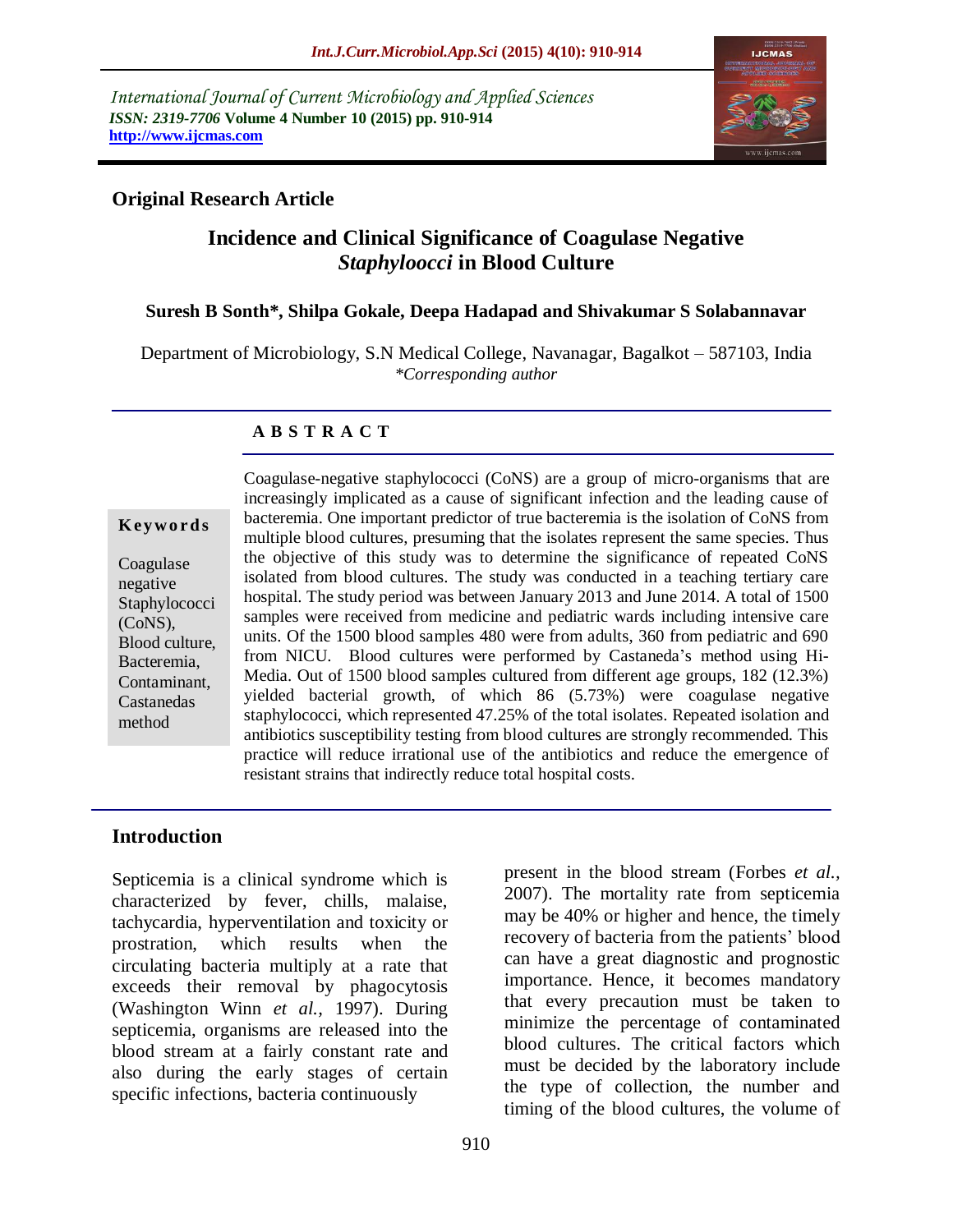blood, the amount and the composition of the culture medium, when and how frequently to subculture and the interpretation of the results (Washington Winn *et al.,* 1997).

Coagulase-negative staphylococci (CoNS), the most frequent blood culture isolates, are predominantly blood culture contaminants, but they are also a significant cause of bacteremia'. The vast majority of infections (or diseases) assumed to be caused by CoNS are a significant consequence of hospitalization. Recent reports taken from the National Nosocomial Infections

Surveillance System (NNIS) during the late 1980s and early 1990s have indicated that CoNS are among the five most commonly reported pathogens" (National Nosocomial Infections Surveillance System, 2004), This survey and others revealed that CoNS accounted for 36, 51 and 38 percent of all blood stream isolates in Medical, Neonatal and Pediatric Intensive 138 Care Units respectively" (Wisplinghoff *et al.,* 2004).

Clinical criteria in predicting whether CoNS isolated from blood cultures are associated with bloodstream infection are neither sensitive nor specific (Herwaldt *et al.,* 1996). Repeated CoNS should be of the same strain to be clinically significant, and should be confirmed by genotyping, which is not widely available (Singh *et al.,* 2006). These uncertainties regarding the significance of CoNS isolated from blood cultures may result in over-diagnosis and, indirectly, overuse of anti-staphylococci drugs, especially vancomycin, which may contribute to the development of resistance that will amplify the likelihood of morbidity, mortality and total hospital costs (Beekmann *et al.,* 2005). Thus the objective of this study was to determine the significance of repeated CoNS isolated from blood cultures.

# **Materials and Methods**

The study was conducted in a teaching tertiary care hospital. The study period was between January 2013 and June 2014. A total of 1500 samples were received from medicine and pediatric wards including intensive care units. Of the 1500 blood samples 480 were from adults, 360 from pediatric and 690 from NICU (Table 1). Blood cultures were performed by Castaneda's method using Hi-Media. These bottles were incubated at 37ºC for 7 to 10 days and subcultures were performed after 24 hours of incubation, 72 hours of incubation, 120 hours of incubation and 240 hours of incubation on Mac Conkey's agar, chocolate agar, and blood agar. These plates were incubated for 18 to 24 hours at 37ºC and the growth, if any, was identified by the standard CLSI procedures (Washington Winn *et al.*, 1997). Susceptibility testing was performed by a disc diffusion method according to the Clinical Laboratory and Standard Institute (CLSI) recommendations and was interpreted accordingly (Washington Winn *et al.,* 1997). The following antibiotics were tested: erythromycin (15 μg), gentamicin (10 μg), clindamycin (2 μg), trimethoprimsulfamethoxazole (1.25/23.75 μg), oxacillin  $(1 \text{ µg})$  and vancomycin  $(30 \text{ µg})$ . Two samples of blood cultures were obtained from all the groups, except neonates, from which only one sample was obtained.

On the basis of previous studies on coagulase negative staphylococcus (CoNS) (Souvenir *et al.,* 1998; Zaidah Abdul Rahman *et al.,* 2013) clinical criteria for true bacteremia were developed for this study. Essential clinical criteria for true bacteremia included one or more of the following (Souvenir *et al.,* 1998): persistent temperature of  $\sim 38^{\circ}$ C or body temperature below  $36^{\circ}$ C, hypotension (BP <90mmHg), Leucocytosis or neutropenia with left shift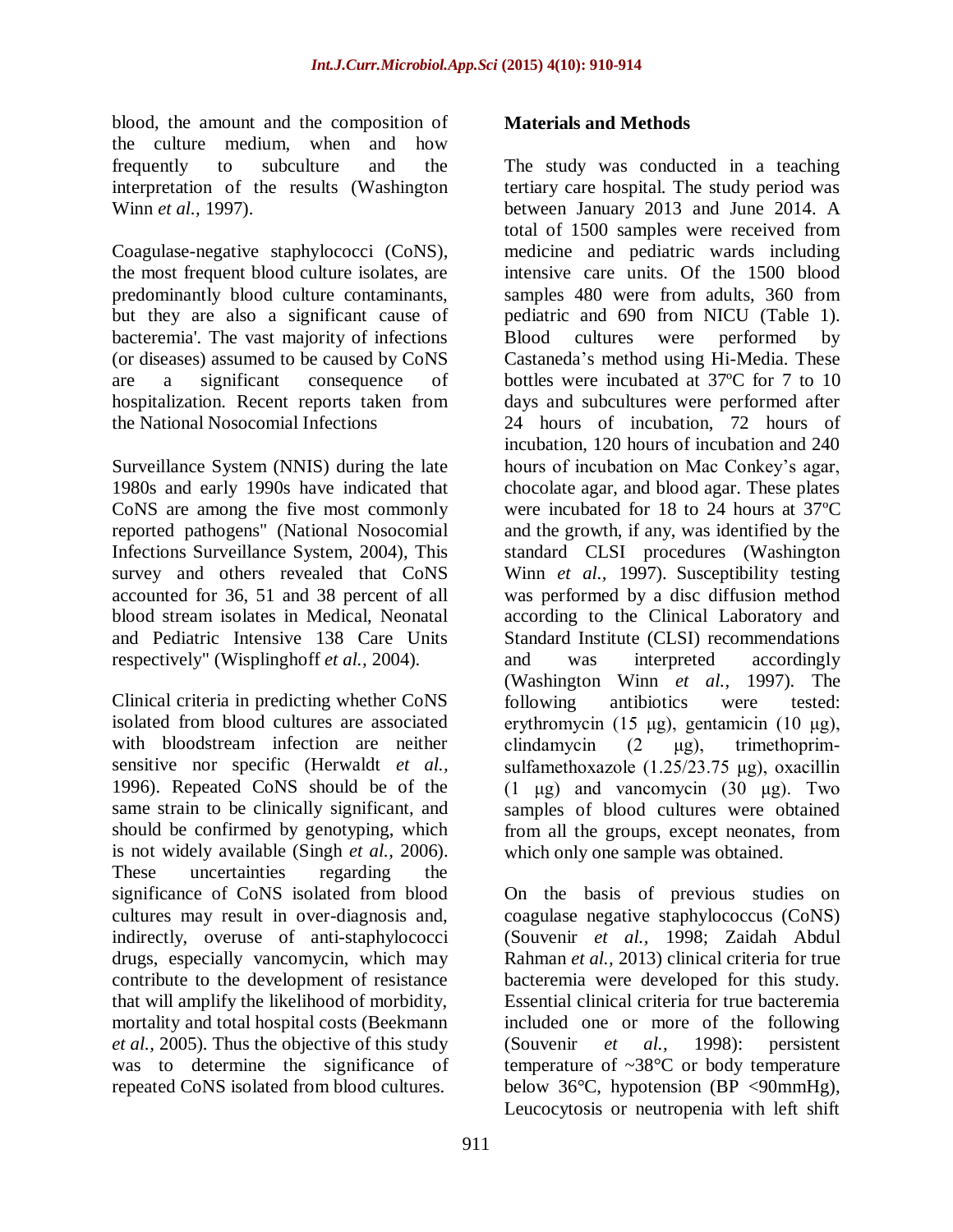differential or disseminated intravascular coagulopathy (DIC). In addition major risk factors for potential infection caused by skin flora was required which included: long term intravascular catheterization (mainly used in critical care units) and immunocompromised patients with central lines. Laboratory criteria for classification of true bacteremia included: patients with the same bacteria isolated from at least two sets of blood cultures, or patients with the same species isolated in one set of the initial blood cultures and additional blood cultures in the presence of systemic inflammation reaction syndromes. Patients who were receiving antibiotics therapy prior or during blood culture sampling were excluded from the study.

## **Results and Discussion**

Out of 1500 blood samples cultured from different age groups, 182 (12.3%) yielded bacterial growth, of which 86 (5.73%) were Coagulase negative staphylococci, which represented 47.25% of the total isolates. The isolation was seen maximum in the pediatric age group (12.77%), followed by adults (3.75%) and NICU 9(3.18%) patients. According to the clinical classification, there were 09 patients out of 86 isolates with significant bacteremia (10.46%), 11 patients (12.79%) could not be ascertained as having blood stream infection (pseudobacteremia) and 66 patients with contaminated blood cultures (76.74%). The total contamination rate was calculated to be 4.4% of the total blood cultures performed during the study period.

Resistance rate was very high to penicillin (98%), followed by erythromycin (91.4%), cotrimoxazole (82.3%), gentamicin (74%), amoxicillin-clavulanic acid (76%) and clindamycin (62%). Sensitivity was 100% to vancomycin.

Blood for culture is a routine procedure for investigating the cause of fever or suspected infection in the majority of hospitalized patients and certain patients attending an emergency department. Isolation of a true pathogen from blood culture ultimately warrants treatment with an appropriate antibiotic. Problems occur when the isolated organism is of doubtful significance, such as CoNS, which require further clinical assessment and extra laboratory tests to help the physician in appropriate patient management. For a clinical microbiologist, interpretation of the clinical significance of isolated CoNS from blood culture continues to be complex. The isolation of CoNS from blood on more than one occasion and clinical parameters are used habitually in determining the clinical significance of the isolate (Zaidah Abdul Rahman *et al.,* 2013). However, a gold standard for such differentiation still does not exist (Weinstein, 2003).

As per our study, the contamination rate of the blood culture was 4.4 %, which correlates with two other studies (Weinstein, 2003; Chandrasekar and Brown, 1994). The actual rates for the contamination vary widely from institution to institution, ranging from 0.6% to over 6% (Chapnick *et al.,* 1991; Hall and Lyman, 2006).

The incidence of true bacteremia in the literature is reported to be 10% to 30% (Souvenir *et al.,* 1998; Ching-Chi Lee *et al.,* 2007). Although the incidence of positive blood cultures for CoNS is being increased due to many factors, including the advances in microbiology techniques, changes in therapeutic modalities and patient population with an increase in the use of intravascular devices; the vast majority of CoNS is still encountered as contaminants of blood cultures.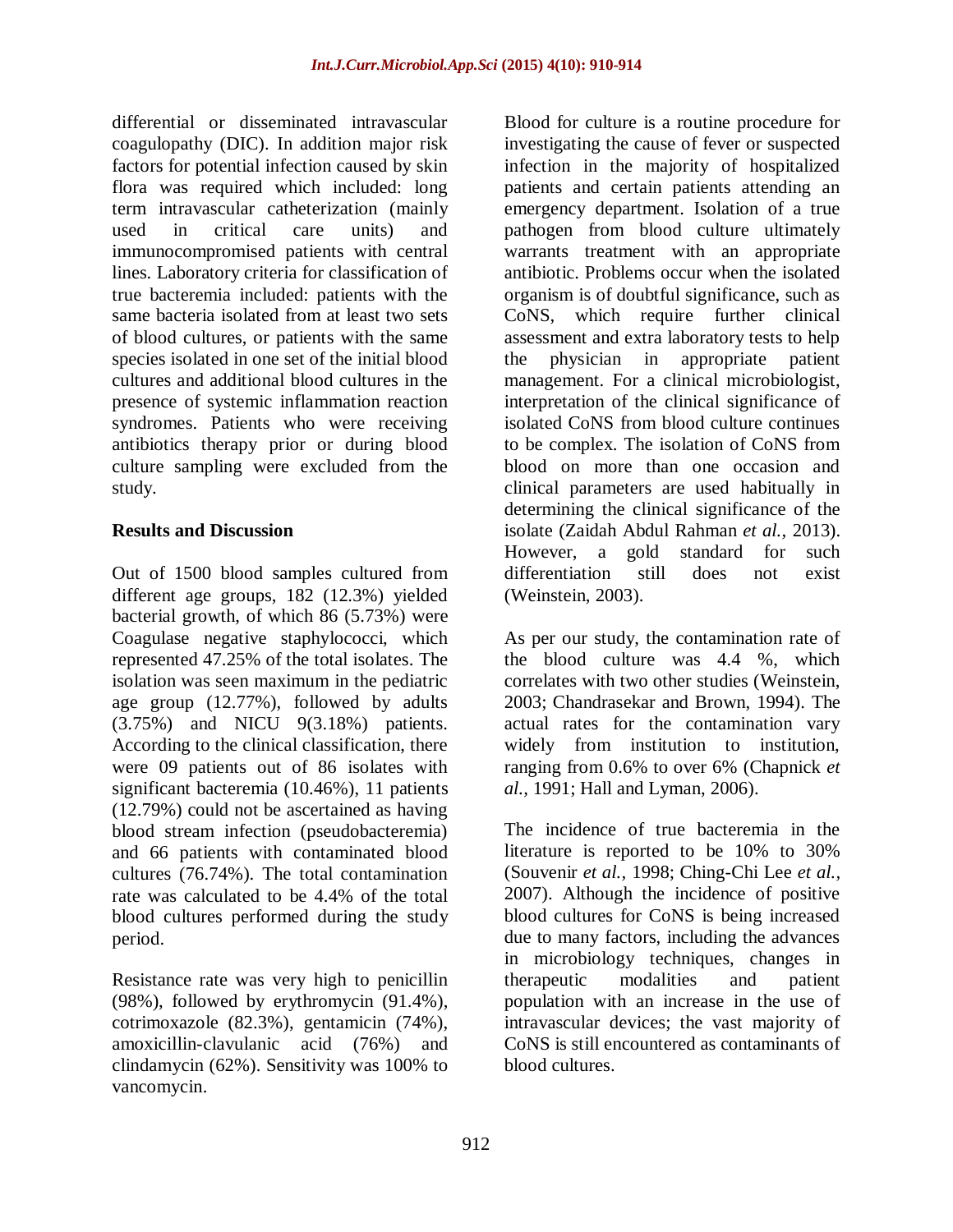| Age group       | <b>Number of samples</b> | <b>Number of isolates</b> |
|-----------------|--------------------------|---------------------------|
| <b>Adults</b>   | 480                      | 18 (3.75%)                |
| Pediatric       | 360                      | 46 (12.77)                |
| Neonates (NICU) | 690                      | 22 (3.18%)                |

**Table.1** Total number of samples & isolates in different age group

**Table.2** Antibiotic susceptibility pattern of CoNS isolates of blood cultures

| <b>Antimicrobial drug</b>     | <b>Percentage sensitivity</b> |
|-------------------------------|-------------------------------|
| Erythromicin                  | 91.4%                         |
| Gentamicin                    | 74%                           |
| Clindamycin                   | 62%                           |
| Trimethoprim-sulfamethoxazole | 82.3%                         |
| Penicillin                    | 98%                           |
| Amoxycillin-clavulanic acid   | 76%                           |
| Oxacillin                     | 26%                           |
| Vancomicin                    | 100%                          |

This should be borne in mind and patients with isolates of CoNS from blood cultures should be carefully evaluated before starting therapy to avoid unnecessary use of antibiotics, especially vancomycin and the consequent increase of antibiotic resistance in hospitals (Souvenir *et al.,* 1998). There is a tendency for clinicians to overuse antibiotics in patients with CoNS from blood cultures. In this study, 93.5% of the study patients with positive blood cultures for CoNS were treated with multiple antibiotics. Of the study patients with CoNS contamination, 28.7% were unnecessarily treated with vancomycin. Other specific CoNS antibiotics were used frequently and unnecessary. For this reason, CoNS has become resistant to many commonly used antibiotics. The high level of bacterial resistance to oxacillin in this study reflects the inappropriate use of such treatment modality.

In conclusion, this study shows that only 46% of repeated isolation of CoNS represents significant isolates; therefore,

repeated isolation and antibiotics susceptibility testing from blood cultures are strongly recommended. This practice will reduce irrational use the antibiotics and reduce the emergence of resistant strains that indirectly reduce total hospital costs. Ideally, the molecular approach is for the most part a consistent method in determining the significant isolates of CoNS. However, in countries with inadequate resources, repeated isolation and antibiogram are recommended when determining significant isolates.

# **Reference**

- Beekmann, S.E., Diekema, D.J., Doern, G.V. 2005. Determining the clinical significance of coagulase-negative staphylococci isolated from blood cultures. *Infect. Control Hosp. Epidemiol.,* 26: 559–566.
- Chandrasekar, P.H., Brown, W.J. 1994. Clinical issues of blood cultures. *Arch. Internal Med.,* 154: 841–49.